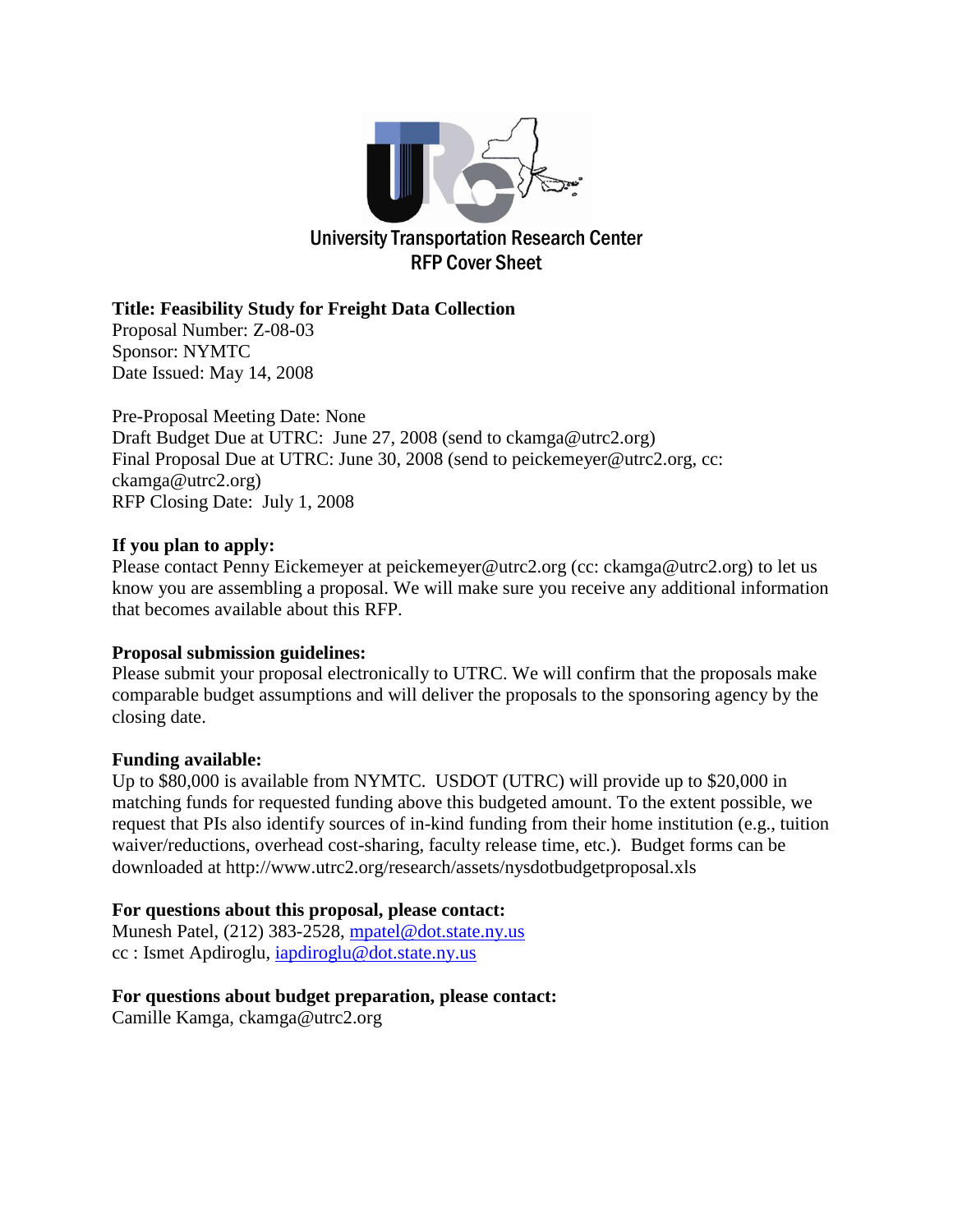# **Scope of Work Feasibility Study for Freight Data Collection** Z-08-03

The main objective of this study is to provide the New York regional freight transportation model development process with a broader understanding of data issues associated with the collection of freight data, in particular with truck movements.

Additionally, New York State Department of Transportation (NYSDOT) requires disaggregated truck flow data to determine the impact of truck movements on the state's road infrastructure—bridges and pavements—and the implications in terms of funding. Also, robust freight data enable transportation planners to (a) evaluate strategies for improving freight mobility, (b) forecast system performance, (c) mitigate the impacts of truck traffic, (d) determine the impacts on air quality, and (e) improve the safety and security performance of the road network. Informed decisions, however, are critically contingent upon the availability of accurate data and sound models. The objective of this study is also to recommend the best approach to obtain and maintain data on truck travel and other modes of freight transport, including rail and water.

The New York Best Practices Model (NYBPM), the Travel Demand Forecasting Model for NYMTC region, encompasses 28 counties of the metropolitan region and the freight transportation modeling process would incorporate commodity-based multi-modal freight flow and work seamlessly with the NYBPM. The process would be able to consider both the flow of commodities, which represent the actual demand, as well as the flow of freight transportation vehicles, which represent the logistic end of the process, i.e., the way in which the freight industry organizes itself to move the commodities.

The following tasks must be performed as a part of the study:

1. Identify data needs for the freight transportation model development process.

Review following reports:

- "An Assessment of Methodological Alternatives for a Regional Freight Model in the NYMTC Region – 2001." The report conducts an assessment of the different freight transportation modeling methodologies. It also identifies main freight transportation issues in the NYMTC region and the potential role of the regional freight model, including the assessment of data requirements.
- Freight Facilities and System Inventory In the New York Metropolitan Region 2000
- Truck Terminal and Warehouse Survey Feb. 2001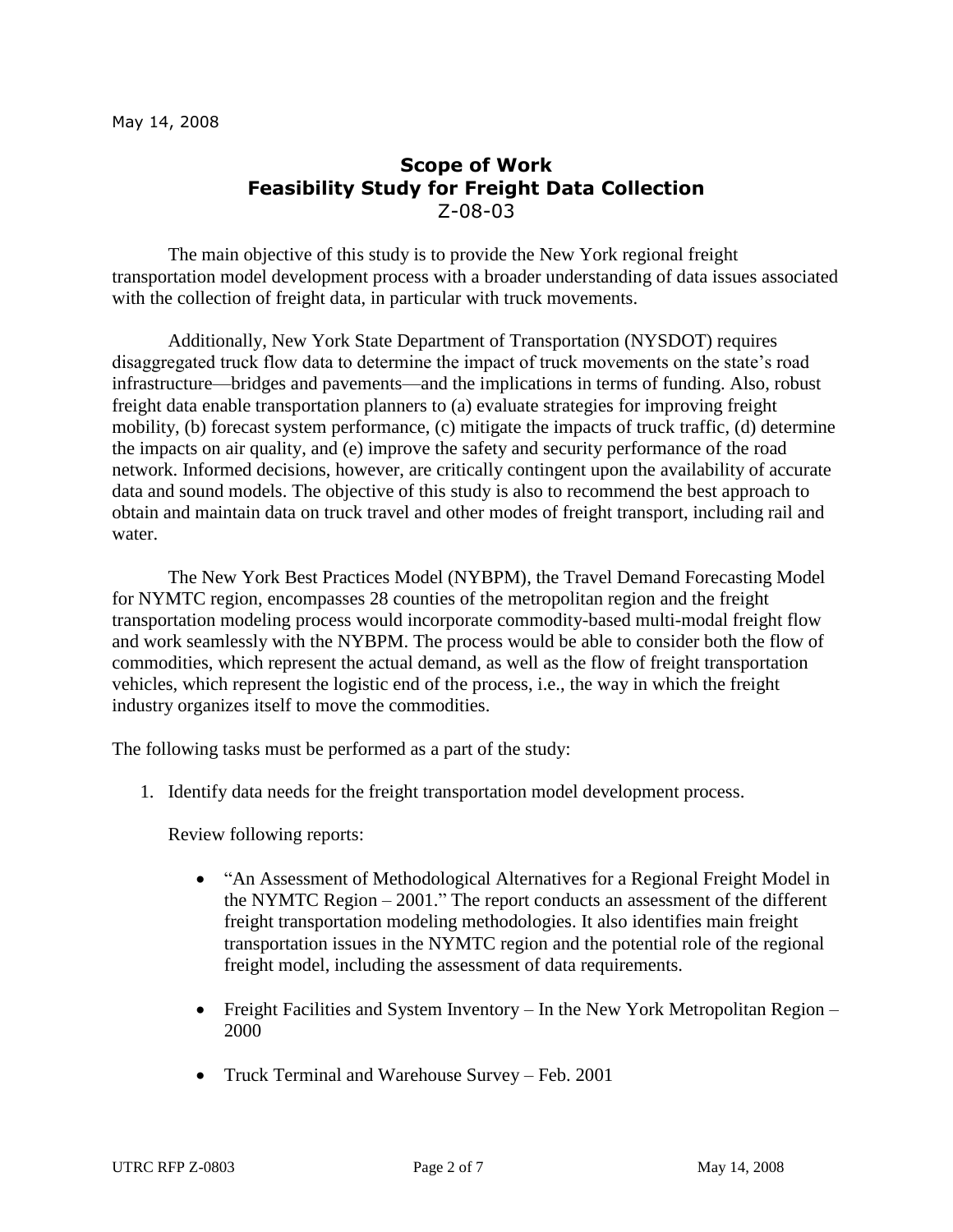- 2. Identify data source, approach, and methodology to obtain and maintain the data. Freight flows are regional, national and global in nature. Create a list of applicable available data sources including public and private sectors. Link all data elements to its specific source(s) from government, private or public sector port authorities, ferry operators, tunnel operators, toll road and bridge operators.
- 3. Determine the freight flows by truck through the NYMTC area and identify major truck trip generators. Identify the businesses to illustrate the inbound and outbound truck flows. Locate and map the Business Parks, Industrial Districts and Freight Villages. Map the flow of freight to and from locations by zip code clusters. Also provide a list of additional data and locations that need to be collected in the field. Review available primary freight data collection methods and describe effective approaches and techniques to obtain both the existing and to-be-collected data sets. Provide a framework for future data collection efforts that would be required to maintain and validate the freight transportation model development process.
- 4. Estimate Freight Data Collection Cost. Provide a cost estimate and identify cost-effective ways to fulfill essential data needs.

## *Deliverables*

A Report, in electronic file format, detailing the tasks described above.

#### *Research Period*

Six Months

### **PROPOSAL FORMAT AND CONTENTS**

Respondents are requested to submit their proposal using the following format. There is no limitation on the number of pages permitted, but concise proposals are requested, in 12 point font. Proposals should be as detailed as necessary to explain their approach to the project and the technical methods to be utilized.

For the purpose of evaluation, each proposal must be submitted in two (2) parts. Part I shall consist of the Technical and Management Submittal. Part II is the Cost Submittal. Each part of the proposal must be complete in itself in order that the evaluation of both parts can be accomplished independently and concurrently, and the evaluation of the Training and Management Submittal can be strictly on the basis of its merit. Cost information is not to be included in the Technical and Management Submittal. Each proposal should follow the format listed below:

#### A. Part I: Technical and Management Submittal

1. Title Page, indicating: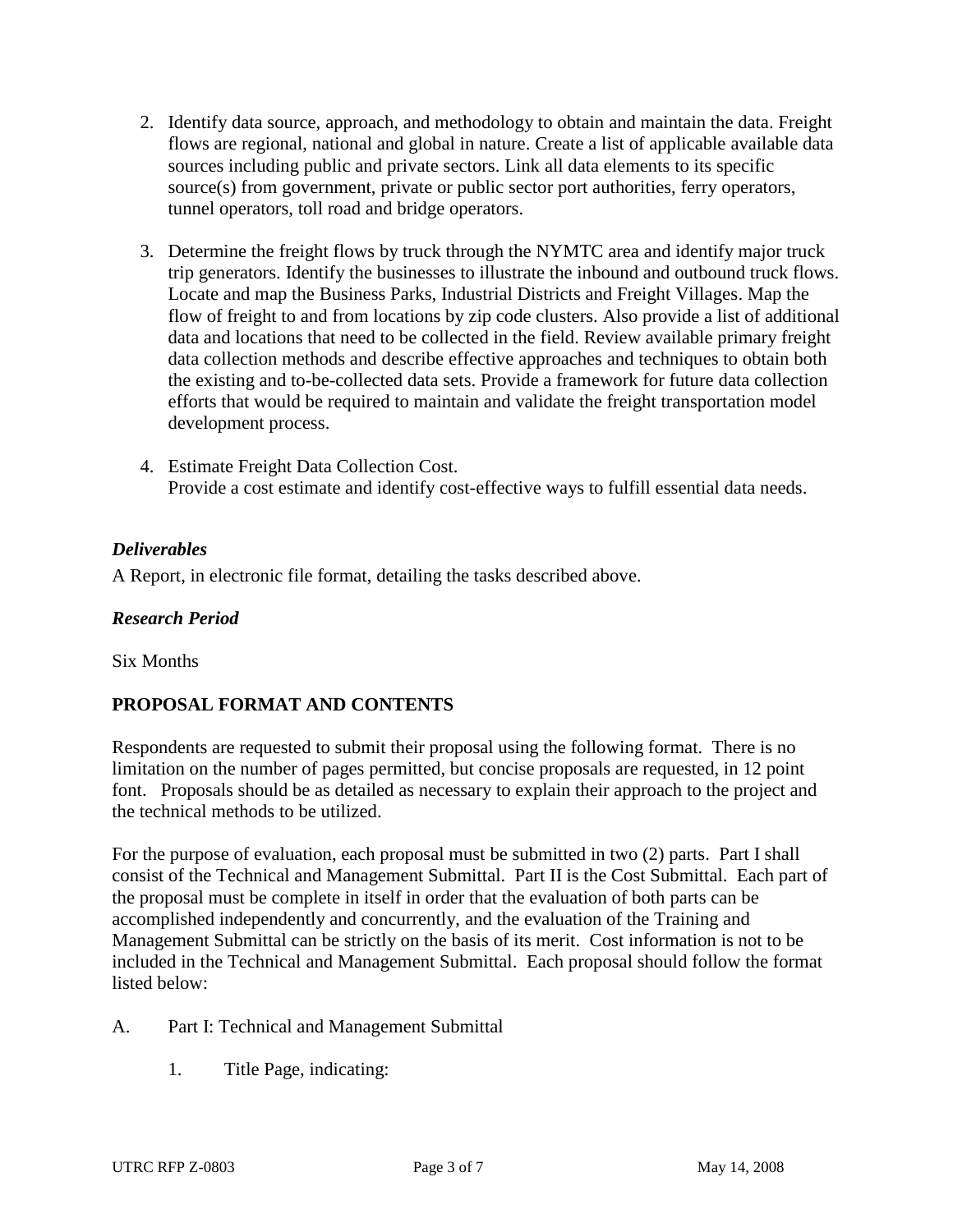Name, address and phone number of the proposer, including a contact person and the name of the person(s) who prepared the proposal.

- 2. Table of Contents
- 3. Executive Summary

Provide a brief description of your approach and highlight how your team's capabilities and experiences will help the Council achieve its objectives.

4. Approach and Scope of Services

Describe your approach for performing the work and how it will accomplish project objectives. Provide a detailed scope of services which describes what will be done and addresses learning objectives for the trainees. The proposal should reflect understanding and comprehension of project scope and objectives. You may base your scope of services on the outline provided under Section II., or suggest alternatives/modifications which could improve the ability to NYMTC to meet its objectives.

NYMTC wants to allow maximum flexibility for the ideas, initiative, and creativity of the proposer. Alternative tasks and suggestions are encouraged and will be reviewed with interest within the framework of the stated objectives and scope of the project. Fully explain and justify your approach.

5. Approach and Scope

Describe the proposed approach and how it will accomplish the project objectives.

6. Experience

Describe the experience of your organization and the proposed staff related to the conduct of the project and the extent of the skills of proposed key personnel. Prior experience of the proposer is of great importance to NYMTC. Experience with freight and in transportation planning are highly desirable. Include information about the team's past experience in projects of this type, size and scope. Identify key personnel assigned to this project who have worked on such projects. Include names, addresses and telephone numbers of contact persons with listed clients. NYMTC/NYSDOT reserves the right to request information from any source so named.

7. Organization, Staffing and Schedule

Identify the individual who will serve as project manager as well as the names and titles of all key personnel who will be assigned to work on this program (including any sub-consultants). Include resumes for all such personnel. Provide the estimated amount of time required for each person (by task) and describe the level of involvement. Describe the level of interaction contemplated with NYMTC.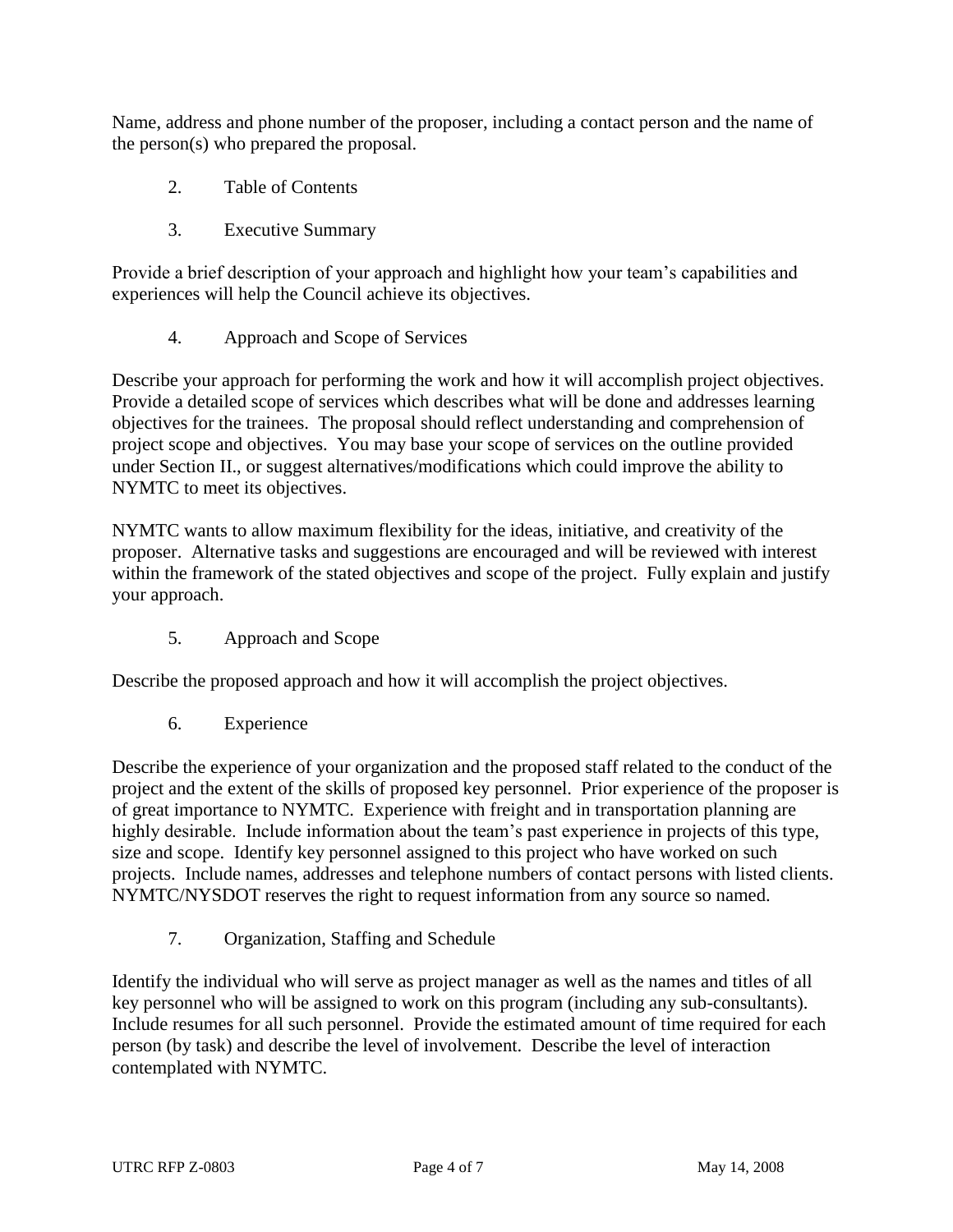If sub-consultants are to be used, explain the need, indicate the arrangement, and detail how coordination will be achieved between the parties.

This section should also include a graphic or tabular illustration of the projected schedule for all planned activities. This information should be sufficiently detailed to provide an appropriate basis for monitoring contract compliance during the life of the agreement, and should clearly demonstrate how the program will be delivered within the proposed schedule.

B. Part II: Cost Submittal

Proposals should indicate direct and indirect costs, hourly rates and hours by task, travel costs, and material costs to assist NYMTC in understanding how the total cost for the work was estimated. The winning proposal will result in a fixed cost contract based on details provided.

Please provide a budget chart which shows for each task the deliverable and cost. Task headings in the Budget Chart are to match the scope task headings.

Please include a Gantt Chart, showing the duration (start to finish) for each task in terms of months (i.e. Month 1, Month 2, etc) since the actual start date is an estimate.

If the proposal involves a joint venture or sub-consultants, it must be clear as to how tasks will be distributed or shared in the scope of work.

## **PROPOSAL EVALUATION CRITERIA**

#### A. General

Proposals will be evaluated by the designated selection committee based on the technical, management, programmatic, and cost criteria described below. Technical considerations are of greater importance than pricing considerations. However, price is a significant factor in NYMTC's evaluation of proposals. Programmatic considerations will impact NYMTC's final award selections. Technical proposals will be scored based on the information provided under Part I: Technical and Management Submittal in accordance with the pre-established criteria listed in Section B below. The Part II: Cost Submittal will be point scored in accordance with the pre-established criteria listed in Section C below. Programmatic considerations will not be point scored, however, they may impact NYMTC's final award selection.

Proposal evaluation shall be accomplished by a representative committee comprised, as appropriate, of technical, program, and management personnel.

Award shall be made to the offeror whose proposal in NYMTC's judgment represents the best overall value to the state considering all technical and cost/price evaluation factors.

At the conclusion of the evaluation period, all proposers will be advised in writing of their status under the solicitation. However, it is expressly understood that this Request for Proposals does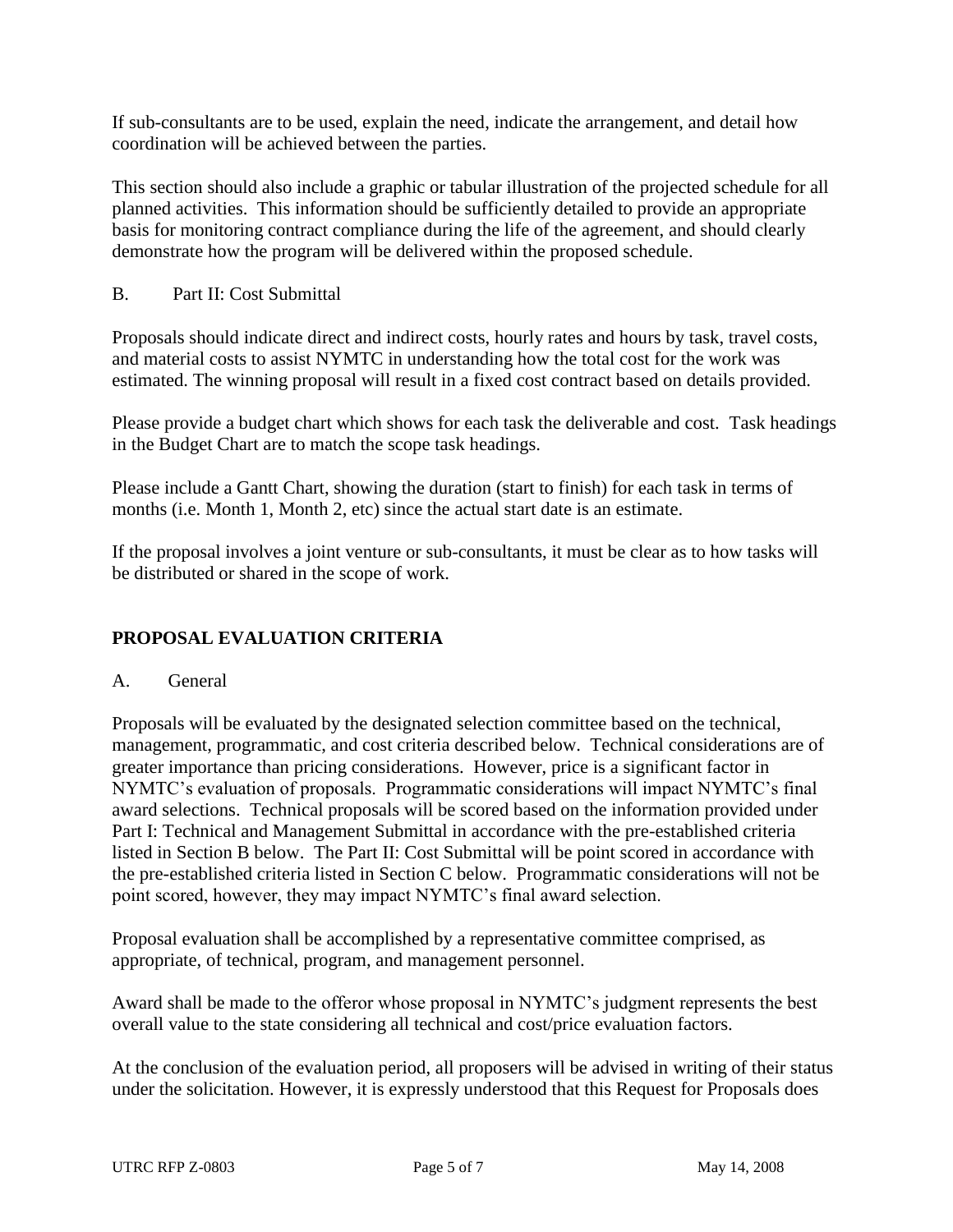not commit NYMTC/NYSDOT to award a contract, pay any costs incurred in the preparation of a proposal to this request, or to procure or contract services or supplies. Further, NYMTC/NYSDOT will have no obligation or liability whatsoever to the vendor selected as a result of this solicitation unless and until a contract satisfactory to NYMTC is.

#### B. Technical and Management

The technical and management proposal will be scored and will represent 80% of total score of a proposal.

1. Experience and Credentials

a. Quality of credentials and experience of staff and proposed presenters. Quality, extent and relevance of experience, education and technical skills of key personnel to include any subconsultants.

b. Quality, extent and relevance of current and prior experience of the team (including subconsultants) in conducting similar projects efforts.

2. Scope and Approach

Quality and appropriateness of scope of work for accomplishing project objectives; quality of plan.

3. Organization, Staffing and Schedule

a. Quality of project organization; reasonableness of staff/task allocations (including any subconsultants) for each task and total effort; extent and quality of interaction with key personnel into project.

b. Completeness and reasonableness of schedule, including ability to meet proposed schedule.

### $C.$   $Cost (20%)$

The cost portion of the cost payable by NYMTC will be point scored and will represent 20% of the total score for a proposal. The calculation of a cost score will be determined by comparing the cost proposed for each competitive proposal to the lowest priced, technically acceptable proposal.

### **FUNDING**

NYMTC has budgeted \$ 80,000 for this project. NYMTC believes this is a reasonable estimate for the total cost of the work being requested.